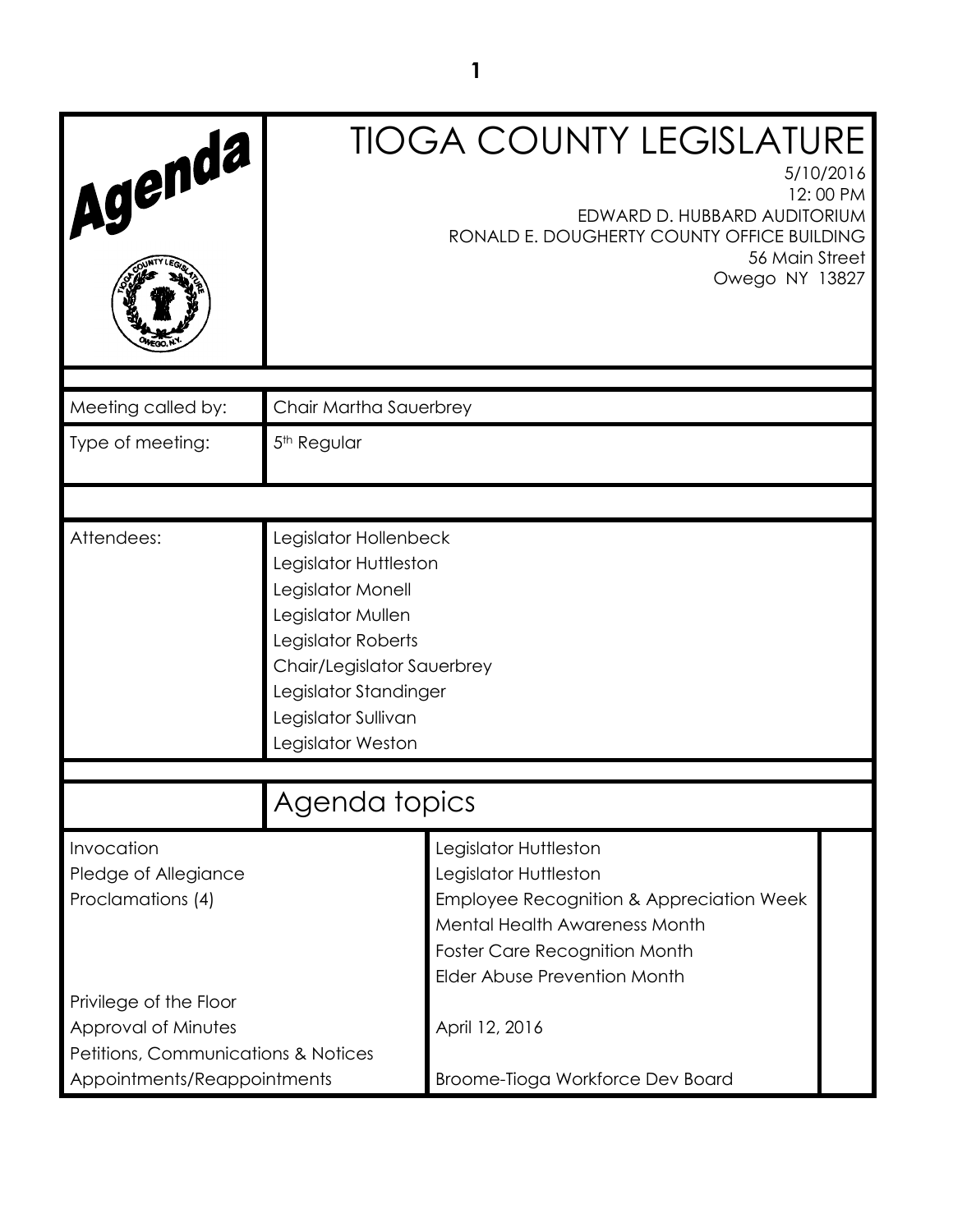| <b>RESOLUTIONS:</b><br>and Development Project, Inc. (CNY RC&D)<br>to the Tioga County Haz-Mat Team<br>to the Tioga County Haz-Mat Team<br>4. Transfer of Contingency Funds to Liability Insurance<br>5. Amend Tioga Employment Center Budget                                                                                                                                                                                     | <b>Reports Standing/Special Committees</b> |                                                                                                                                                                                                                                                                                                                                                                                                                                                                                                                                                                                                                                                                                                         |
|-----------------------------------------------------------------------------------------------------------------------------------------------------------------------------------------------------------------------------------------------------------------------------------------------------------------------------------------------------------------------------------------------------------------------------------|--------------------------------------------|---------------------------------------------------------------------------------------------------------------------------------------------------------------------------------------------------------------------------------------------------------------------------------------------------------------------------------------------------------------------------------------------------------------------------------------------------------------------------------------------------------------------------------------------------------------------------------------------------------------------------------------------------------------------------------------------------------|
| <b>Bridges-Construction Support Services</b><br><b>Bridge-Construction Support Services</b><br><b>Construction Support Services</b><br>9. Approve Funding 2016 Youth Bureau Program Funding<br>10. Mortgage Tax Distribution<br>Increase<br>execute certain contracts<br>13. Renew Contract Superior Group Tioga Employment Center<br><b>Gary Hammond</b><br>Treasurer's Office<br>of Weights & Measures Public Health Department |                                            | 1. Appoint Member Central New York Resource Conservation<br>2. Acceptance of the Application for Firefighter David Lanning<br>3. Acceptance of the Application for Firefighter Lucas Hopkins<br>6. Approve Supplemental Agreement for Halsey Valley Rd<br>7. Approve Supplemental Agreement for Coddington Rd<br>8. Approve Supplemental Agreement for Glen Rd Bridge-<br>11. Request State to Fund Mandated District Attorney Salary<br>12. Authorize County Department Heads to negotiate and<br>14. Authorize Appointment of Commissioner of Public Works<br>15. Create and Fill Temporary, Full-Time Clerk (Seasonal) Position<br>16. Authorize Creation of Temporary, Part-Time Assistant Director |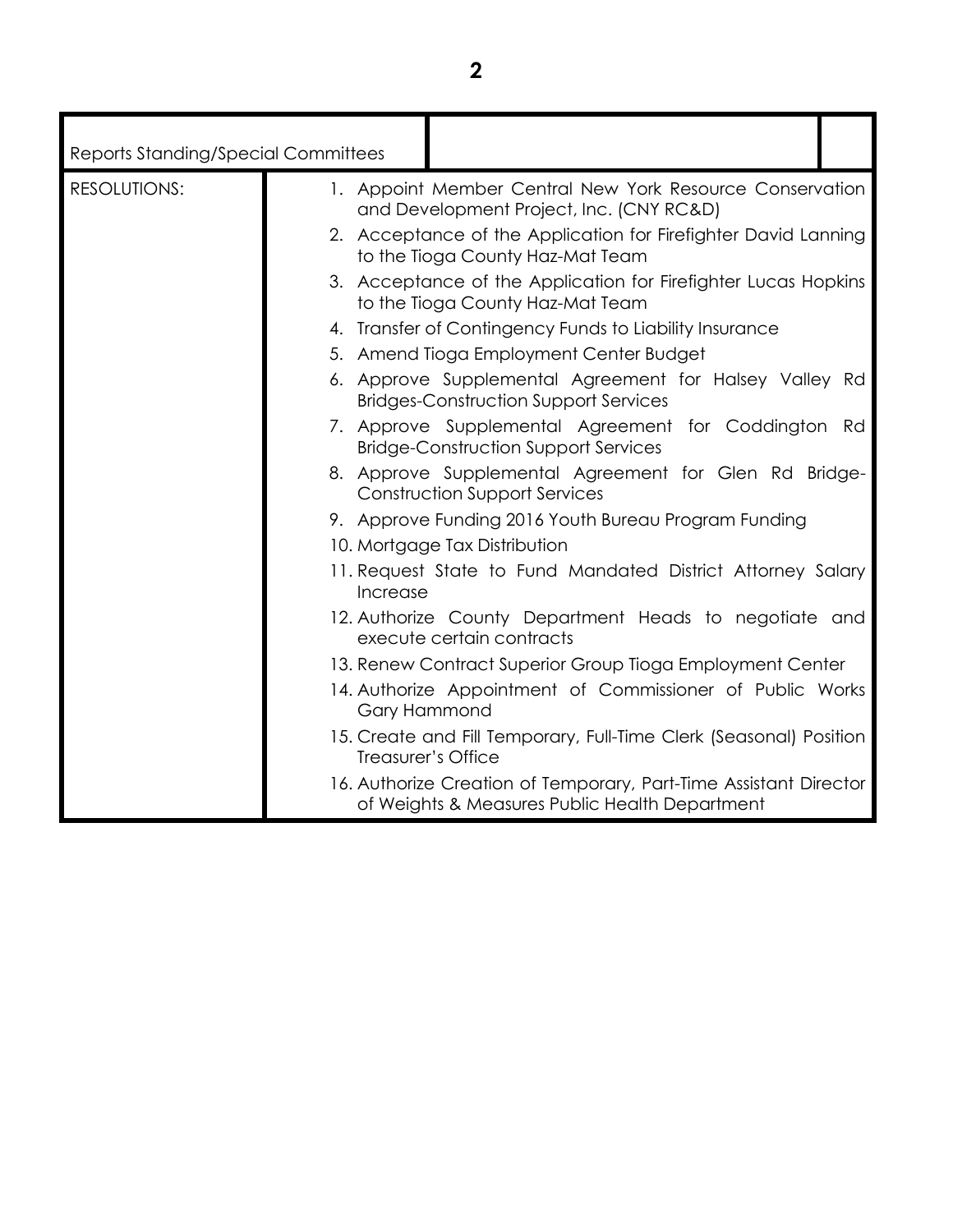#### PROCLAMATION

WHEREAS: The mission and services of Tioga County depend heavily on the tireless contributions of its dedicated employees; and

WHEREAS: The Tioga County Legislature wishes to recognize the efforts of all Tioga County employees; and

WHEREAS: The Employee Recognition Committee was created to provide a mechanism to show our appreciation for the Employees of Tioga County; and

WHEREAS: Those employees who have served for more than 25 years have shown a steadfast commitment to serving the well-being of the residents of Tioga County, and should be recognized by those whom they have served; and

WHEREAS: The Tioga County Legislature would like to especially recognize the following employees who have attained 25, 30, 35, or 40 years since last year's ceremonies:

| Name               | Department             | Years |
|--------------------|------------------------|-------|
| Linda Myers        | Social Services        | 25    |
| Corrine Whitmore   | Social Services        | 25    |
| George Awad        | <b>Public Defender</b> | 30    |
| Sandra Nugent      | Social Services        | 30    |
| Christopher Kallin | Social Services        | 35    |

NOW THEREFORE, THE TIOGA COUNTY LEGISLATURE does hereby proclaim and designate the week of May 9 - 13, 2016 as

#### EMPLOYEE RECOGNITION AND APPRECIATION WEEK

In the County of Tioga, New York, and call upon our citizens to join in recognizing these dedicated employees.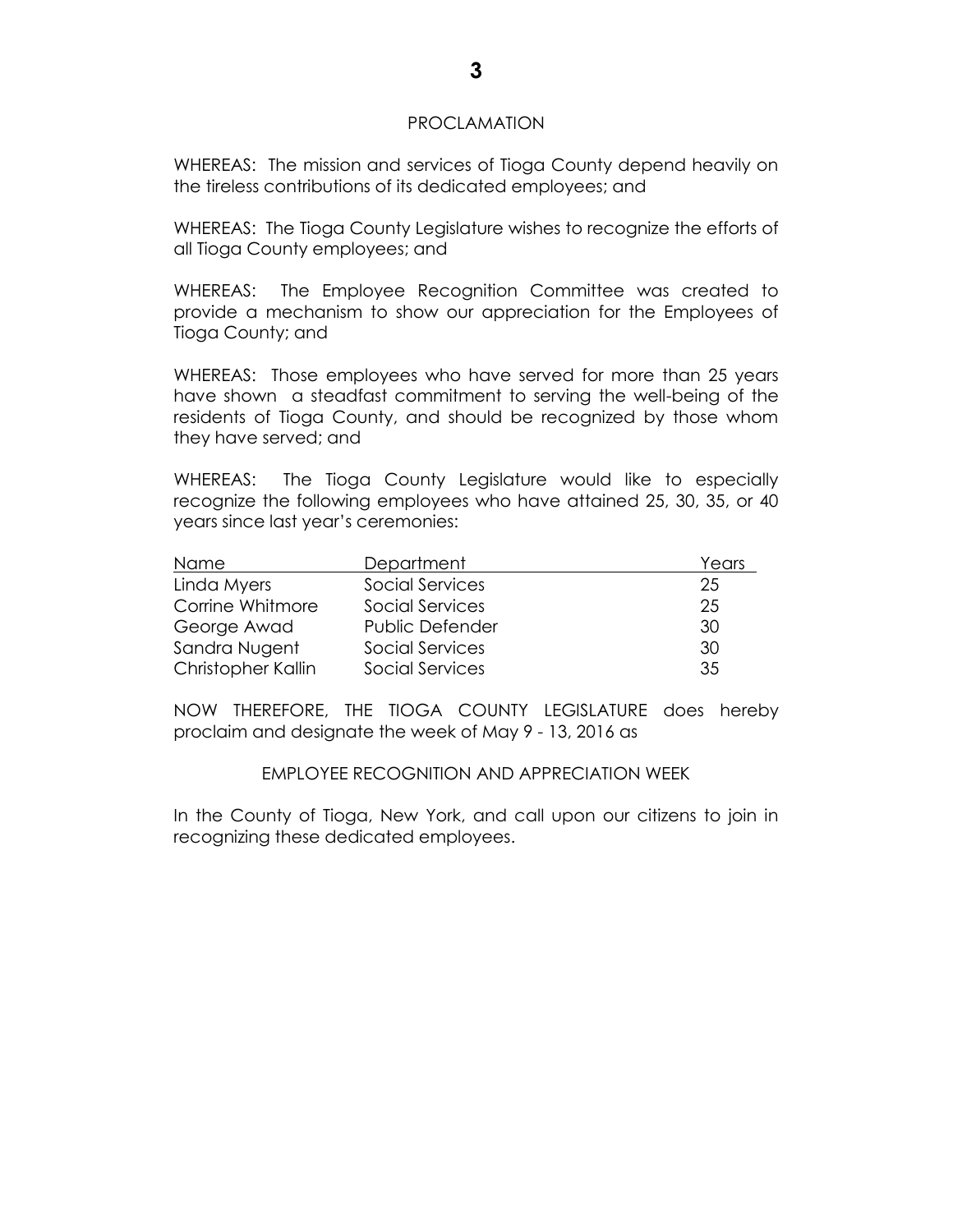# **2016 PROCLAMATION**

#### *Mental Health Awareness Month & Children's Mental Health Week*

WHEREAS: The citizens of Tioga County value the overall health and well-being of all the residents of Tioga County they are proud to support the observance of Mental Health Awareness Month and Children's Mental Health Week; and

WHEREAS: Mental Health is essential to everyone's overall health and well-being; and

WHEREAS: Mental illness is the leading illness-related cause of disability, a major cause of death through suicide, a factor in school failure, a contributor of poor overall health, incarceration, and homelessness; and

WHEREAS: Mental illness in adults and serious emotional and mental health disorders in children and youth are real and treatable; and

WHEREAS: There is evidence that early intervention, family-centered care for children, and person centered treatment for adults can result in reduction and management of symptoms such that individuals with mental illness can live full, productive and meaningful lives in their communities; and

WHEREAS: Children and youth with mental health challenges, along with their families, deserve access to services and supports that are family driven, youth guided and culturally appropriate; and

WHEREAS: There is an expectation of hope, healing and recovery for the citizens of Tioga County who experience symptoms of mental illness; and

WHEREAS: Tioga County has made a commitment to a community-based system of care that promotes values of acceptance, dignity and social inclusion for individuals of all ages; therefore

THE TIOGA COUNTY LEGISLATURE does hereby ask all residents of our county to join in declaring May 2016 as *Mental Health Awareness Month* and May 1st – 7th, 2016 as *Children's Mental Health Week* in Tioga County.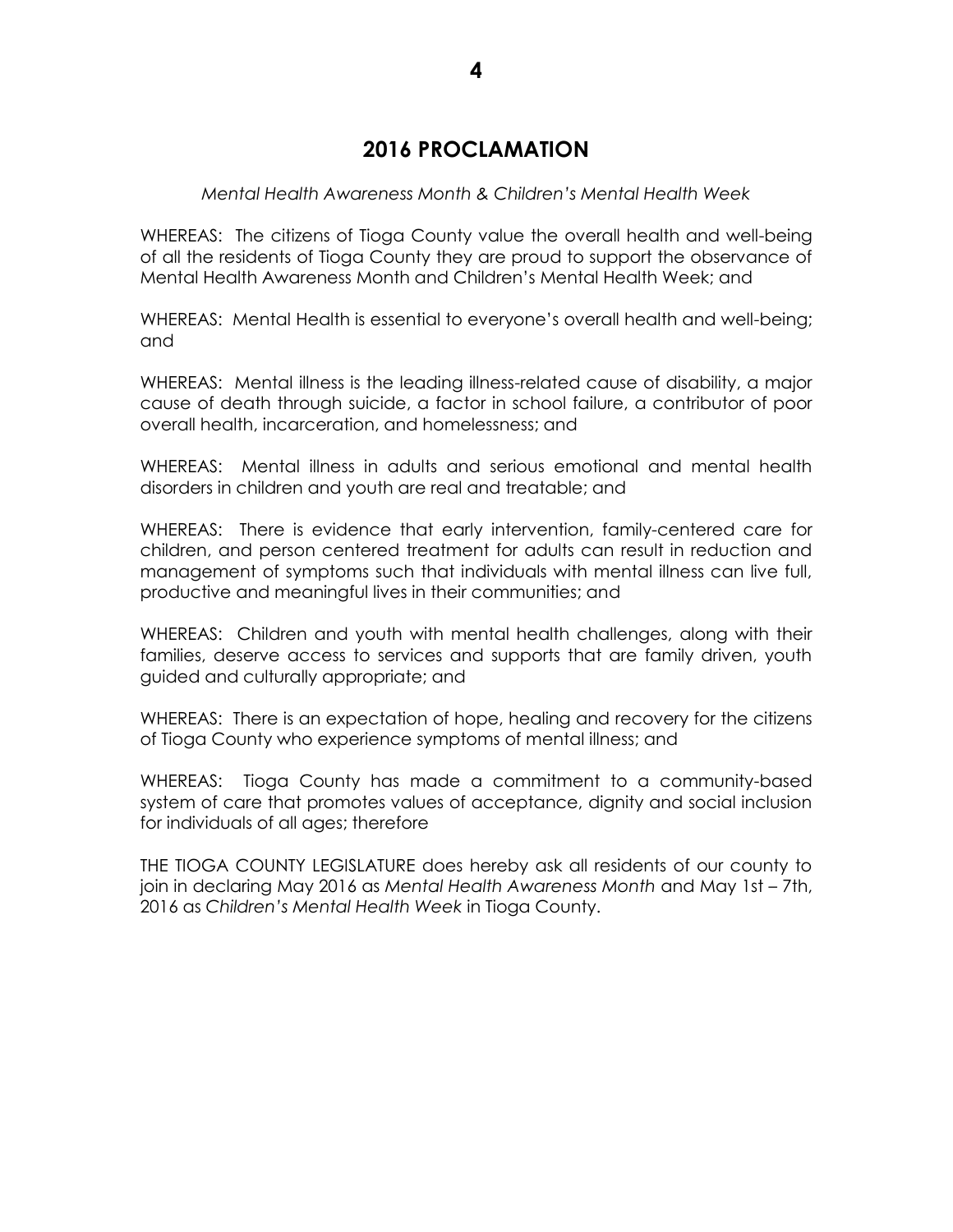## **FOSTER CARE RECOGNITION MONTH PROCLAMATION**

WHEREAS: The Tioga County foster family serves as a source of safety, love, self-esteem and support for children in Tioga County; and

WHEREAS: There are 23 children in foster care in Tioga County, 17 of these children are in foster homes; and

WHEREAS: We have 21 certified foster homes in Tioga County; and

WHEREAS: Numerous public and private agencies work to increase the public's awareness of the needs of children in foster care, and the enduring and valuable contribution of foster parents; and

WHEREAS: It is appropriate to recognize all those who volunteer their talents and energies on behalf of children in foster care, the foster parents who serve these children and the professional staff dedicated to ensuring these children have a stable and safe foster family environment; now therefore

THE TIOGA COUNTY LEGISLATURE hereby Proclaims May 2016, as

## **FOSTER CARE RECOGNITION MONTH**

in Tioga County and call upon all citizens, community agencies, religious organizations, medical facilities and businesses to increase their participation in our efforts to recognize foster parents in Tioga County.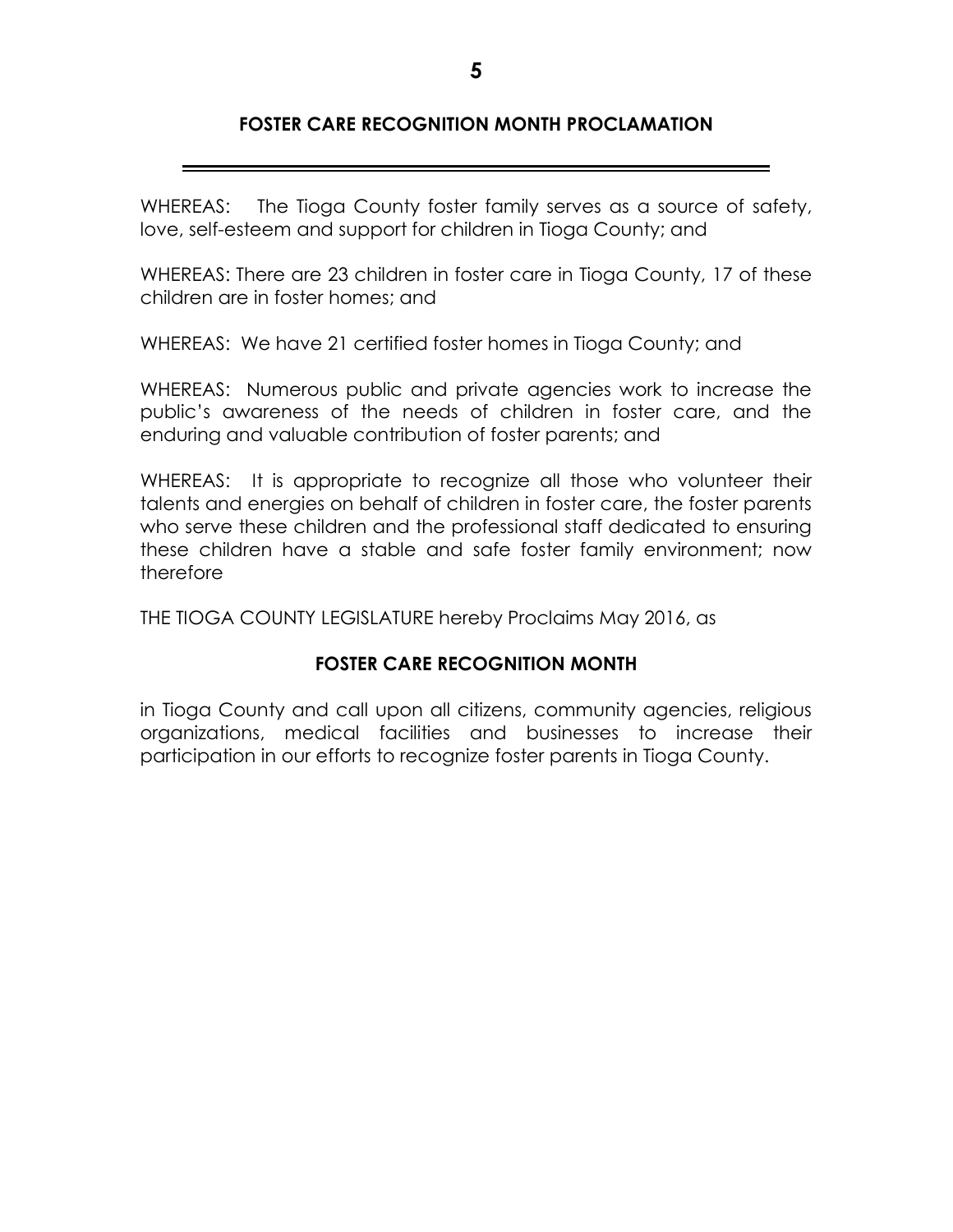#### PROCLAMATION

WHEREAS: People who are elderly or have disabilities have contributed to the general welfare of Tioga County by helping to preserve customs, convictions, and traditions of many people from diverse backgrounds; and

WHEREAS: These residents are vital and integral members of our society and their wisdom and experience have enriched our lives; and

WHEREAS: The health and well-being of disabled and elderly people in our county should be one of our highest priorities and of concern to all Americans; and

WHEREAS: People who are elderly or have disabilities are among the most important resources of our county, and it is fitting that we recognize the need to protect their health, safety, and rights; and

WHEREAS: Abuse of the elderly and people with disabilities in domestic and institutional settings is a wide-spread problem, affecting hundreds of thousands of people across the country; and

WHEREAS: Elder abuse is underreported because the elderly who are being abused find it very difficult to tell anyone and are usually ashamed and sometimes afraid; and

WHEREAS: Elder abuse happens to men and women of all income levels, all cultural and ethnic groups, whether they are in good health or incapacitated in some way, in poor neighborhoods and in suburbia; and

WHEREAS: Many of the cases investigated by Adult Protective Services in New York involve self-neglect or financial exploitation and it is our duty as citizens to reach out to people in need; now therefore

THE TIOGA COUNTY LEGISLATURE does hereby proclaim the month of May 2016 to be

Elder Abuse Prevention Month

in Tioga County, and urge all citizens to work together to help reduce abuse and neglect of people who are elderly or have disabilities.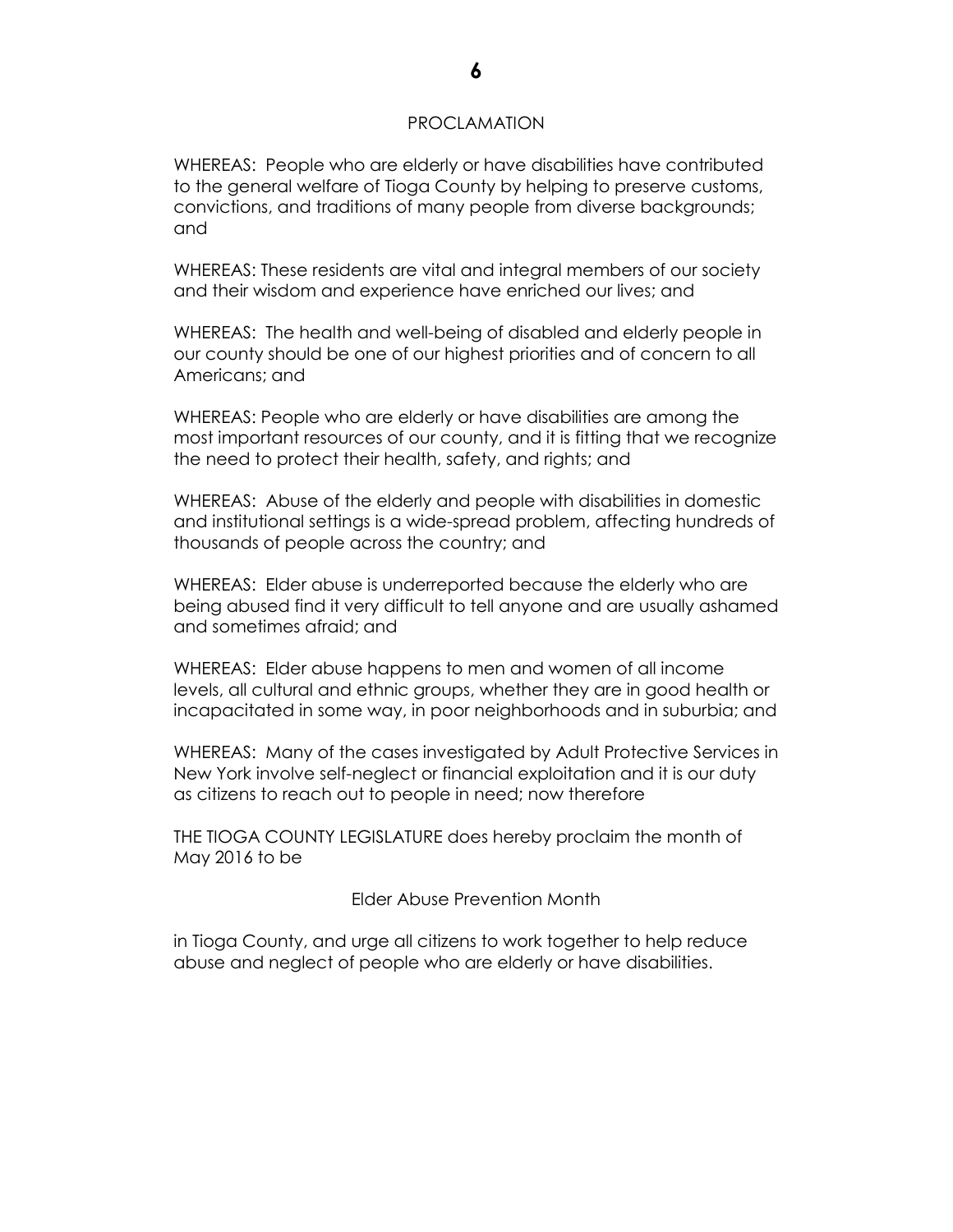RESOLUTION NO. -16 APPOINT MEMBER CENTRAL NEW YORK RESOURCE CONSERVATION AND DEVELOPMENT PROJECT, INC. (CNY RC&D)

WHEREAS: Brian Reaser of the Soil & Water Conservation District is willing to serve as a member on the CNY RC&D; therefore be it

RESOLVED: That Brian Reaser of the Soil & Water Conservation District be hereby appointed to the Central New York Resource Conservation and Development Project, Inc. (CNY RC&D) for a term of April 1, 2016 through March 31, 2019.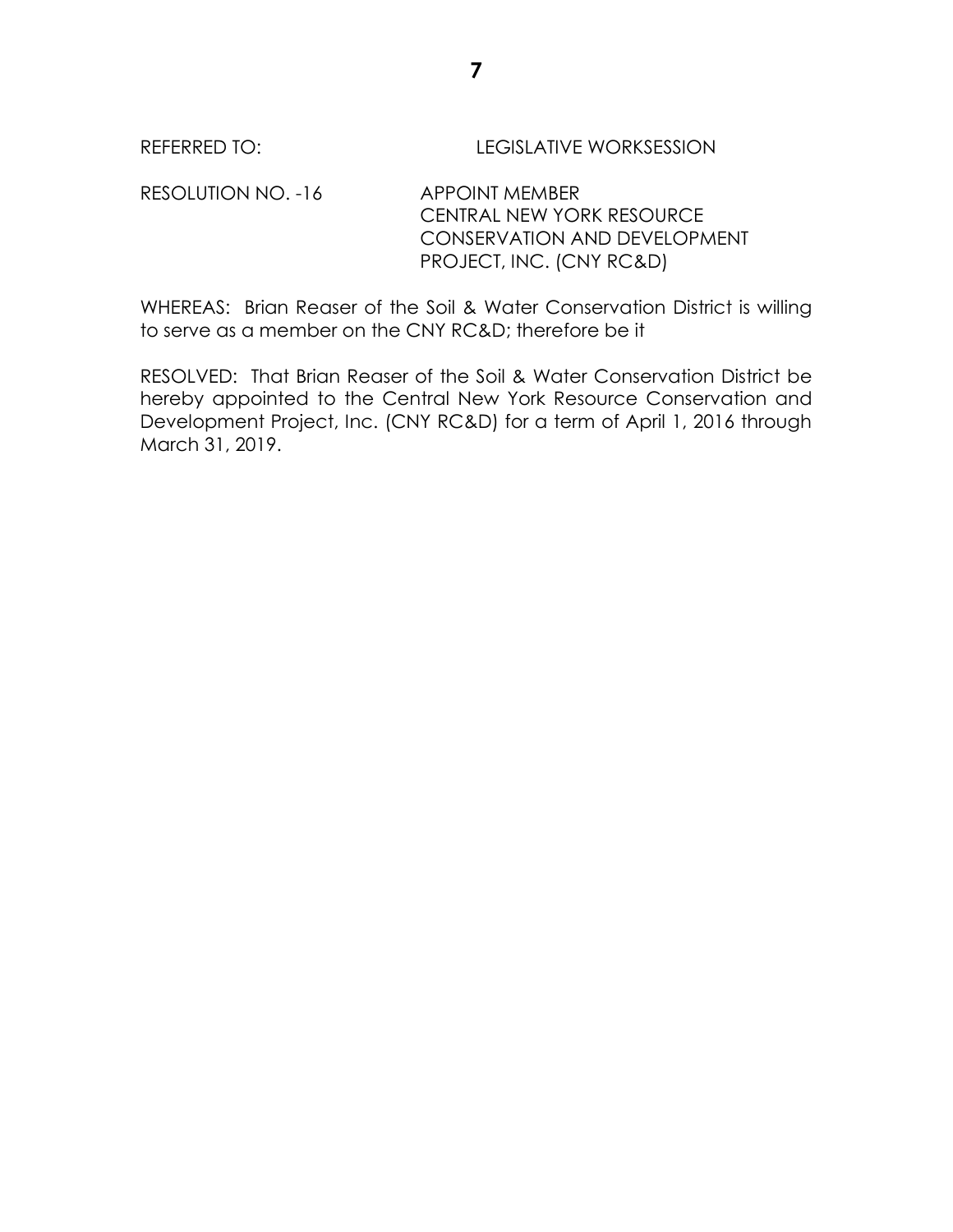## RESOLUTION NO. -16 ACCEPTANCE OF THE APPLICATION FOR FIREFIGHTER DAVID LANNING TO THE TIOGA COUNTY HAZ-MAT TEAM

WHEREAS: The Bureau of Fire provides high quality Hazardous Materials Team support to the Fire Service in Tioga County and adjacent Counties through the NYS Fire Mutual Aid Plan; and

WHEREAS: This service is provided by local, highly trained volunteers; and

WHEREAS: Haz-Mat team member Mark Storm is no longer an active member of the Team; and

WHEREAS: Spencer Firefighter David Lanning has applied for membership to the County Haz-Mat Team; and

WHEREAS: Firefighter Lanning currently far exceeds the training and skills needed by the Tioga County Haz-Mat Team to work at the Entry Level of the Team; and

WHEREAS: Firefighter Lanning would replace Newark Valley Firefighter Storm as an active member of the Haz-Mat Team; therefore be it

RESOLVED: That Spencer Firefighter David Lanning be added to the Tioga County Haz-Mat Team roster to replace Newark Valley Firefighter Mark Storm.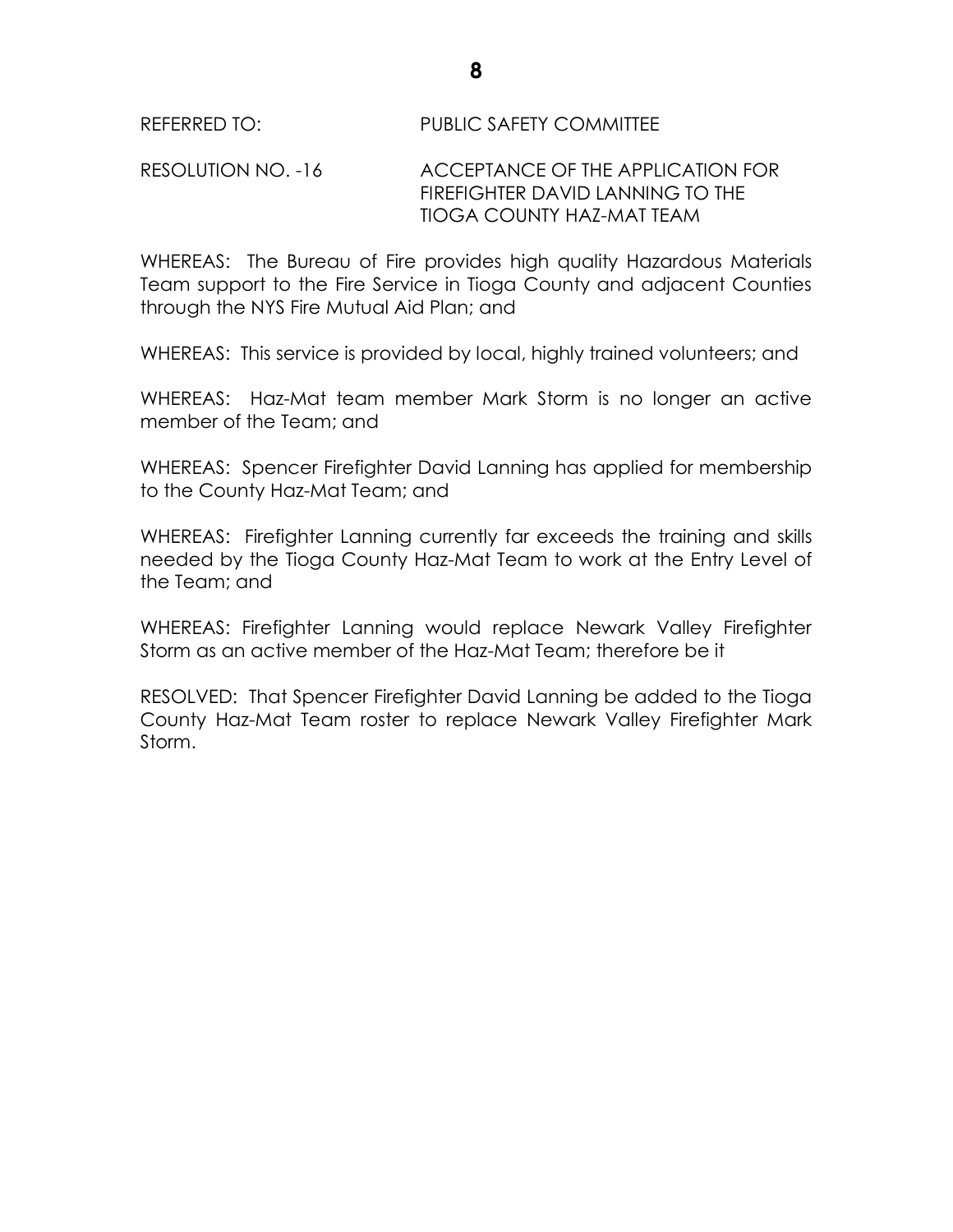## RESOLUTION NO. -16 ACCEPTANCE OF THE APPLICATION FOR FIREFIGHTER LUCAS HOPKINS TO THE TIOGA COUNTY HAZ-MAT TEAM

WHEREAS: The Bureau of Fire provides high quality Hazardous Materials Team support to the Fire Service in Tioga County and adjacent Counties through the NYS Fire Mutual Aid Plan; and

WHEREAS: This service is provided by local, highly trained volunteers; and

WHEREAS: Haz-Mat team member David Sayles is no longer an active member of the Team; and

WHEREAS: Halsey Valley Firefighter Lucas Hopkins has applied for membership to the County Haz-Mat Team; and

WHEREAS: Firefighter Hopkins currently possesses training and skills needed by the Tioga County Haz-Mat Team to work at the Entry Level of the Team; and

WHEREAS: Firefighter Hopkins would replace NYS OFPC Firefighter Sayles as an active member of the Haz-Mat Team; therefore be it

RESOLVED: That Halsey Valley Firefighter Lucas Hopkins be added to the Tioga County Haz-Mat Team roster to replace NYS OFPC Firefighter David Sayles.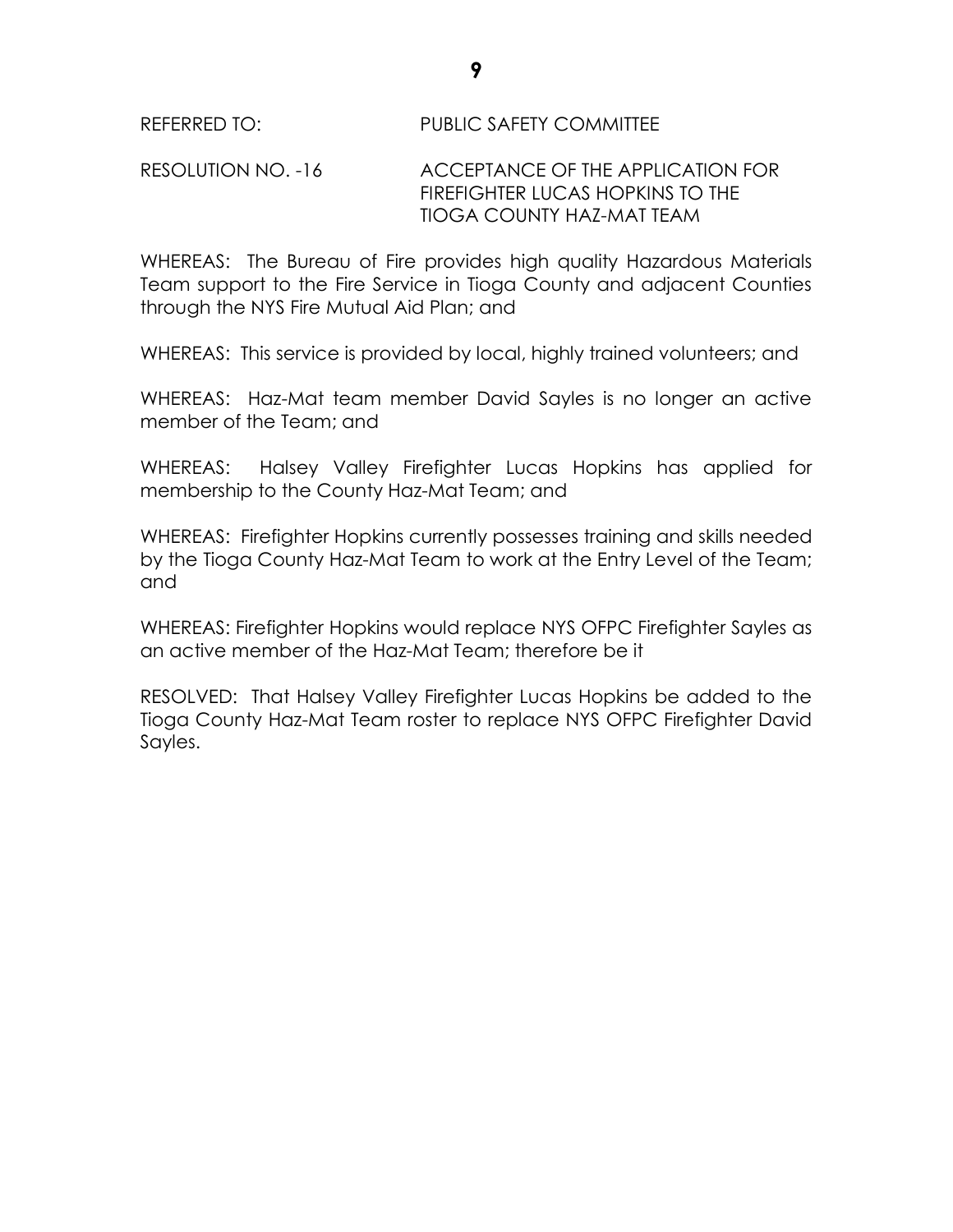### REFERRED TO: FINANCE COMMITTEE

### RESOLUTION NO. -16 TRANSFER OF CONTINGENCY FUNDS TO LIABILITY INSURANCE

WHEREAS: The Treasurer's Department received invoices for the 2016 annual renewal for Liability Insurance and expects to receive additional invoices; and

WHEREAS: The Unallocated Insurance Account A1910 540270 for Liability Insurance is under budgeted for 2016 as is other Departments' Liability Insurance line item; and

WHEREAS: The Renewal Premium has increased by over 10% in one year and such policies will need to continue through 12/31/2016; and

WHEREAS: The funding is available in Contingency; therefore be it

RESOLVED: That the Tioga County Legislature authorizes the following budget transfer from Contingency, related interfund transfers, and appropriate the funds as follows:

| FROM: A1990 Contingency                                                                                                                                             | 540715 Transfer                                                                              | \$29,362.00                                                         |
|---------------------------------------------------------------------------------------------------------------------------------------------------------------------|----------------------------------------------------------------------------------------------|---------------------------------------------------------------------|
| TO: A1910 Unallocated Insurance 540270 Liability Ins<br>A4010 Public Health Admin<br>A4310 Mental Health Clinic<br><b>B8160 Solid Waste</b><br>D5110 County Highway | 540270 Liability Ins<br>540270 Liability Ins<br>540270 Liability Ins<br>540270 Liability Ins | \$20,377.00<br>\$1,749.00<br>\$2,828.00<br>\$2,471.00<br>\$1,937.00 |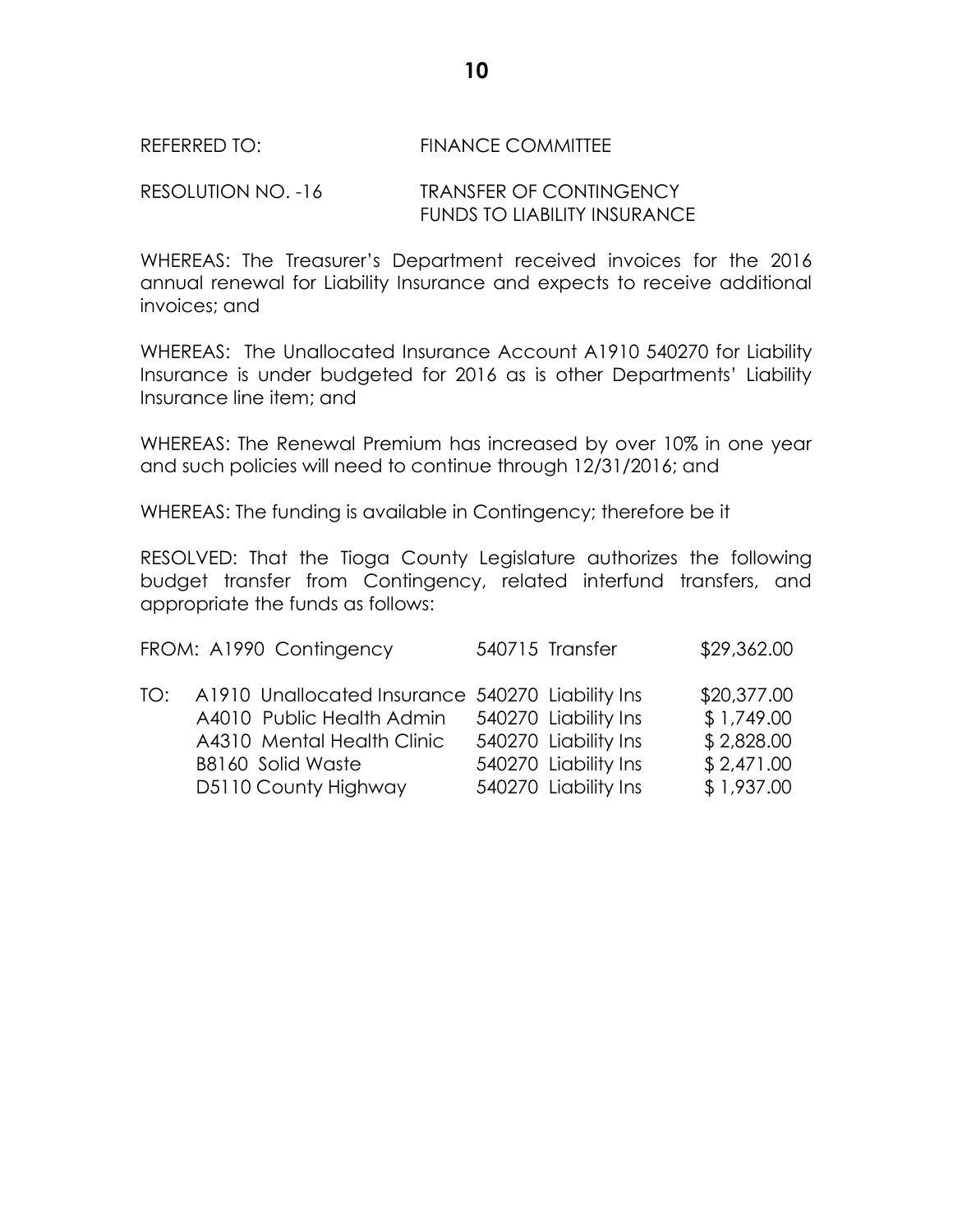RESOLUTION NO.-16 AMEND TIOGA EMPLOYMENT CENTER BUDGET

WHEREAS: The Tioga Employment Center, as part of the Broome-Tioga Workforce New York for employment and training services, is fully funded under the federal Workforce Innovation and Opportunities Act; and

WHEREAS: NYS Department of Labor has allocated Transition funds to transition from WIA to WIOA; and

WHEREAS: The funding is in the amount of \$4524.23; and

WHEREAS: This funding can only be expended for certain categories; therefore be it

RESOLVED: That the Tioga Employment Center allocates the funds as follows:

|     | From: CD4791 - Federal Aid-Federal Employment Program |              | \$4,524.23 |
|-----|-------------------------------------------------------|--------------|------------|
| To: | CD6293.510010-Federal Employment Program              |              | 741.33     |
|     | CD6293.540487- Program Expense                        | Æ.           | 285.73     |
|     | CD6293.540733-Training/All Other                      | <sup>S</sup> | 175.00     |
|     | CD6293.540130- Contracts                              |              | \$2,772.00 |
|     | CD6293.530100-Data Processing                         |              | 550.17     |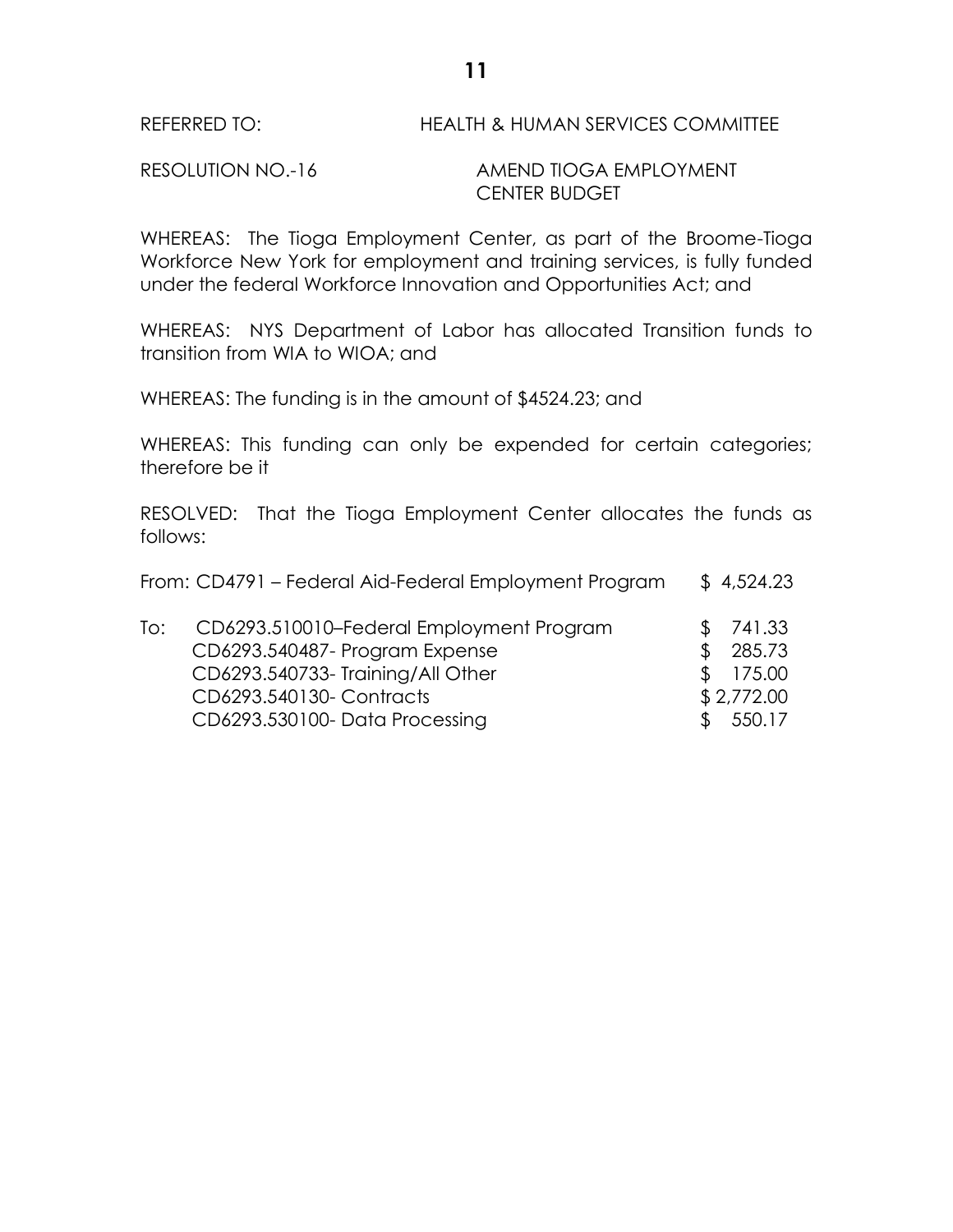REFERRED TO: PUBLIC WORKS

RESOLUTION NO. -16 APPROVE SUPPLEMENTAL AGREEMENT FOR HALSEY VALLEY RD BRIDGES – CONSTRUCTION SUPPORT SERVICES

WHEREAS: Tioga County bonded for a program for rehabilitation of various bridges; and

WHEREAS: The Halsey Valley Rd. Bridges BIN: 3335000 and BIN: 3334900 are a couple of bridges in the bridge bond program; and

WHEREAS: McFarland Johnson was awarded the design services on Resolution 20-15; and

WHEREAS: The Tioga County Legislature authorized the Department of Public Works to hire three (3) temporary construction inspectors to save the County money; and

WHEREAS: There is a need for Construction Support Services to provide Engineering Services for the project; and

WHEREAS: McFarland Johnson, Binghamton, NY has submitted a proposal of \$20,748; therefore be it

RESOLVED: That the Tioga County Legislature approve hiring McFarland Johnson, Binghamton, NY to provide Construction Support Services not to exceed \$20,748 to be split between the following accounts:

| H5110 (org) 540002 (object) H1501 (Project) | \$10,374.00 |
|---------------------------------------------|-------------|
| H5110 (org) 54002 (object) H1502 (Project)  | \$10,374.00 |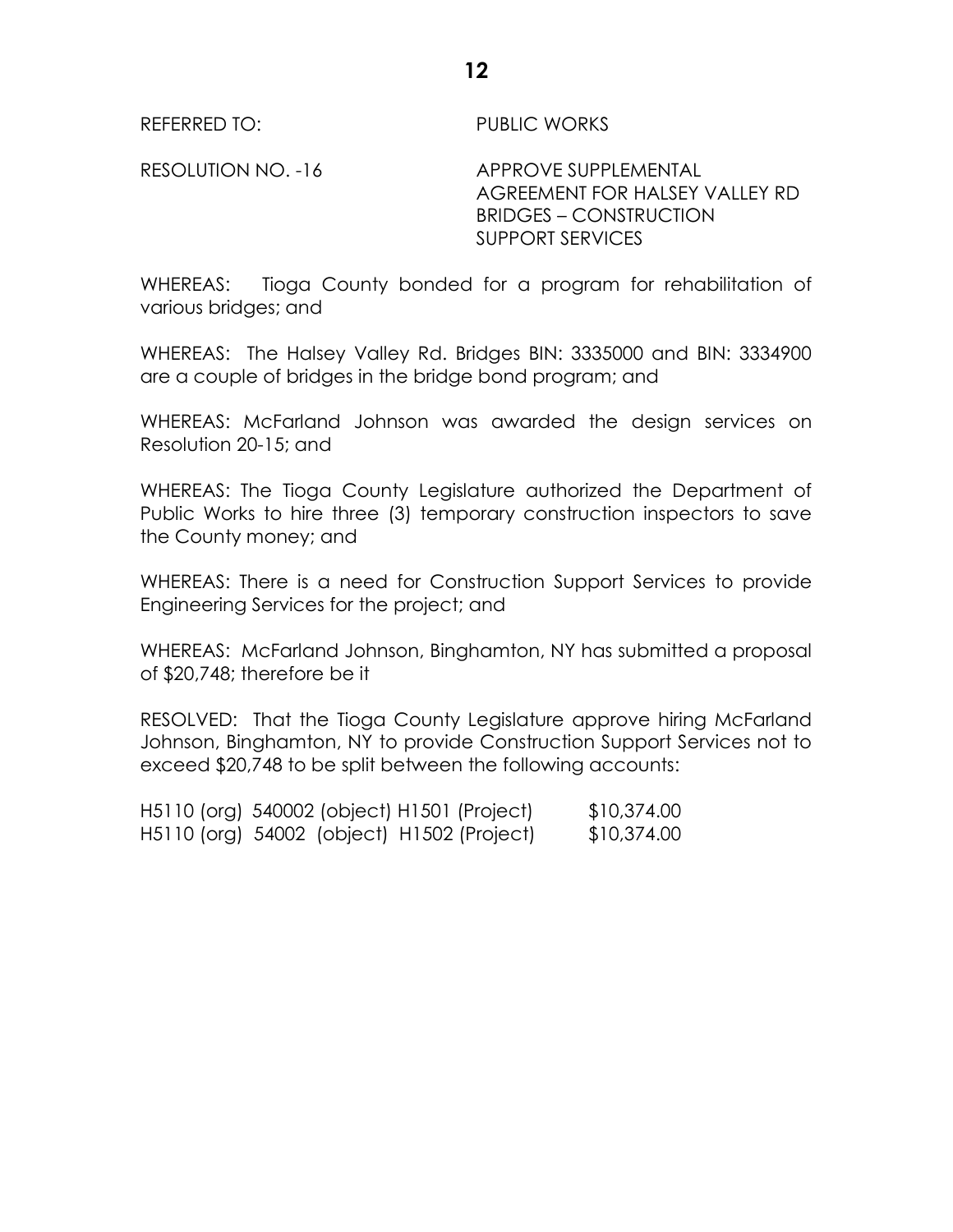REFERRED TO: PUBLIC WORKS

RESOLUTION NO. -16 APPROVE SUPPLEMENTAL AGREEMENT FOR CODDINGTON RD BRIDGE – CONSTRUCTION SUPPORT SERVICES

WHEREAS: Tioga County bonded for a program for rehabilitation of various bridges; and

WHEREAS: The Coddington Rd. Bridge BIN: 3335100 is one of the bridges in the bridge bond program; and

WHEREAS: Labella Associates, Rochester, NY was awarded the design services on Resolution 213-14; and

WHEREAS: The Tioga County Legislature authorized the Department of Public Works to hire three (3) temporary construction inspectors to save the County money; and

WHEREAS: There is a need for Construction Support Services to provide Engineering Services for the project; and

WHEREAS: Labella Associates, Rochester, NY has submitted a proposal of \$19,000; therefore be it

RESOLVED: That the Tioga County Legislature approve hiring Labella Associates, Rochester, NY to provide Construction Support Services not to exceed \$19,000 to be paid out of the Coddington Rd. Bridge account:

H5110 (org) 540002 (object) H1408 (Project) \$19,000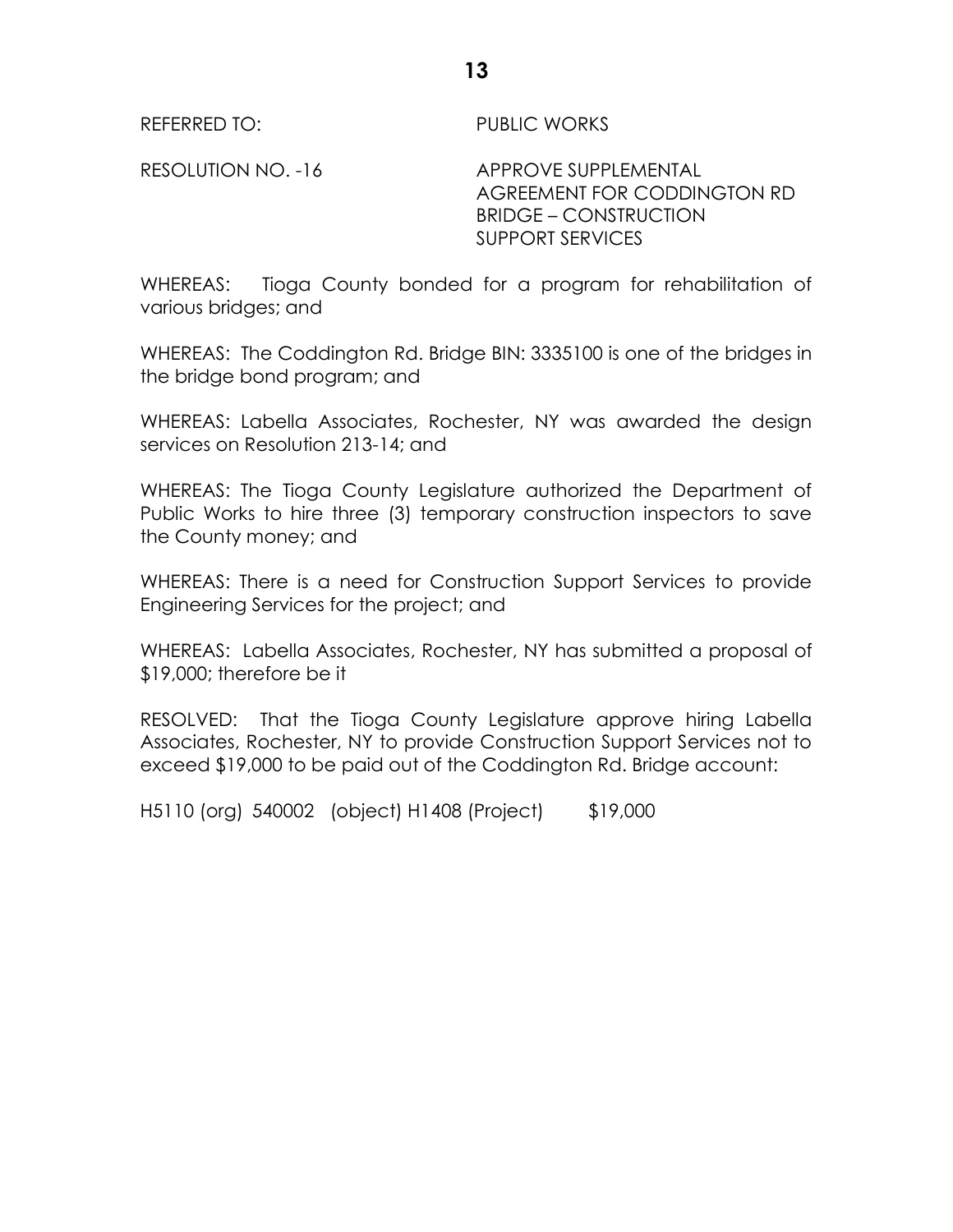REFERRED TO: PUBLIC WORKS

RESOLUTION NO. -16 APPROVE SUPPLEMENTAL AGREEMENT FOR GLEN RD BRIDGE – CONSTRUCTION SUPPORT SERVICES

WHEREAS: Tioga County bonded for a program for rehabilitation of various bridges; and

WHEREAS: The Glen Rd. Bridge BIN: 3335320 is one of the bridges in the bridge bond program; and

WHEREAS: Labella Associates, Rochester, NY was awarded the design services on Resolution 214-14; and

WHEREAS: The Tioga County Legislature authorized the Department of Public Works to hire three (3) temporary construction inspectors to save the County money; and

WHEREAS: There is a need for Construction Support Services to provide Engineering Services for the project; and

WHEREAS: Labella Associates, Rochester, NY has submitted a proposal of \$19,000; therefore be it

RESOLVED: That the Tioga County Legislature approve hiring Labella Associates, Rochester, NY to provide Construction Support Services not to exceed \$19,000 to be paid out of the Glen Rd. Bridge account:

H5110 (org) 540002 (object) H1409 (Project) \$19,000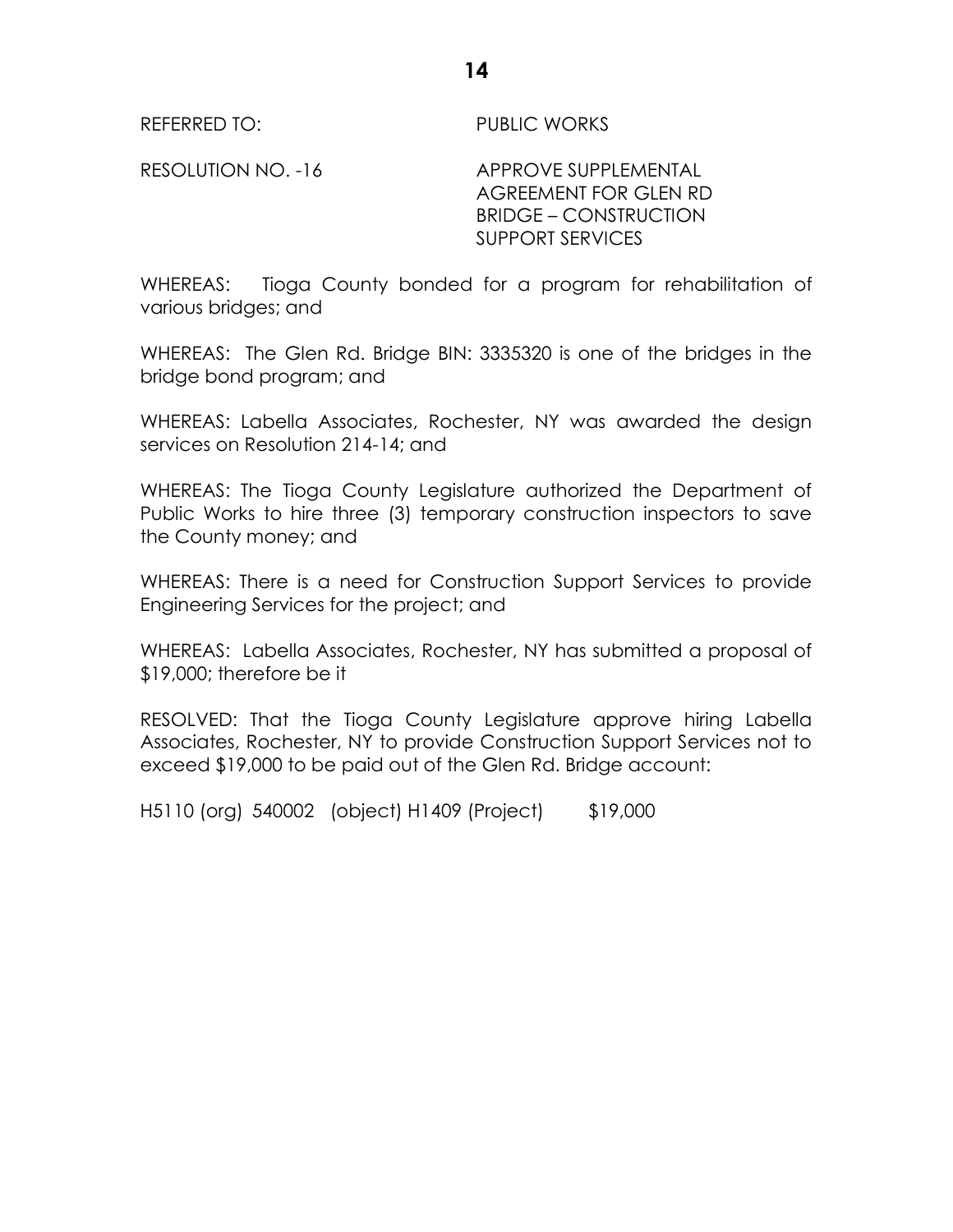REFERRED TO: HEALTH & HUMAN SERVICES COMMITTEE

RESOLUTION NO. -16 APPROVE FUNDING 2016 YOUTH BUREAU PROGRAM FUNDING

WHEREAS: The Tioga County Legislature approves Youth Bureau program funding which is 100% reimbursable from the New York State Office of Children and Family Services; and

WHEREAS: The Tioga County Youth Board has reviewed 2016 applications for funding which are consistent with guidelines previously presented to the Legislative Committee; now therefore be it

RESOLVED: That the following programs recommended by the Tioga County Youth Board for program year 2016 be approved by the Tioga County Legislature in the amounts indicated:

| Cooperative Extension Family Resource Centers   | \$8,502  |
|-------------------------------------------------|----------|
| Spencer Van Etten Schools PAVE                  | \$7,550  |
| Tioga Central School District Summer Recreation | \$5,500  |
| <b>Big Brothers Big Sisters</b>                 | \$4,000  |
| <b>Waverly Summer Recreation</b>                | \$3,500  |
| Town of Owego Summer Camp                       | \$3,000  |
| Cooperative Extension 4-H STEM Program          | \$2,000  |
| Newark Valley Joint Summer Recreation           | 1,700    |
|                                                 | \$35,752 |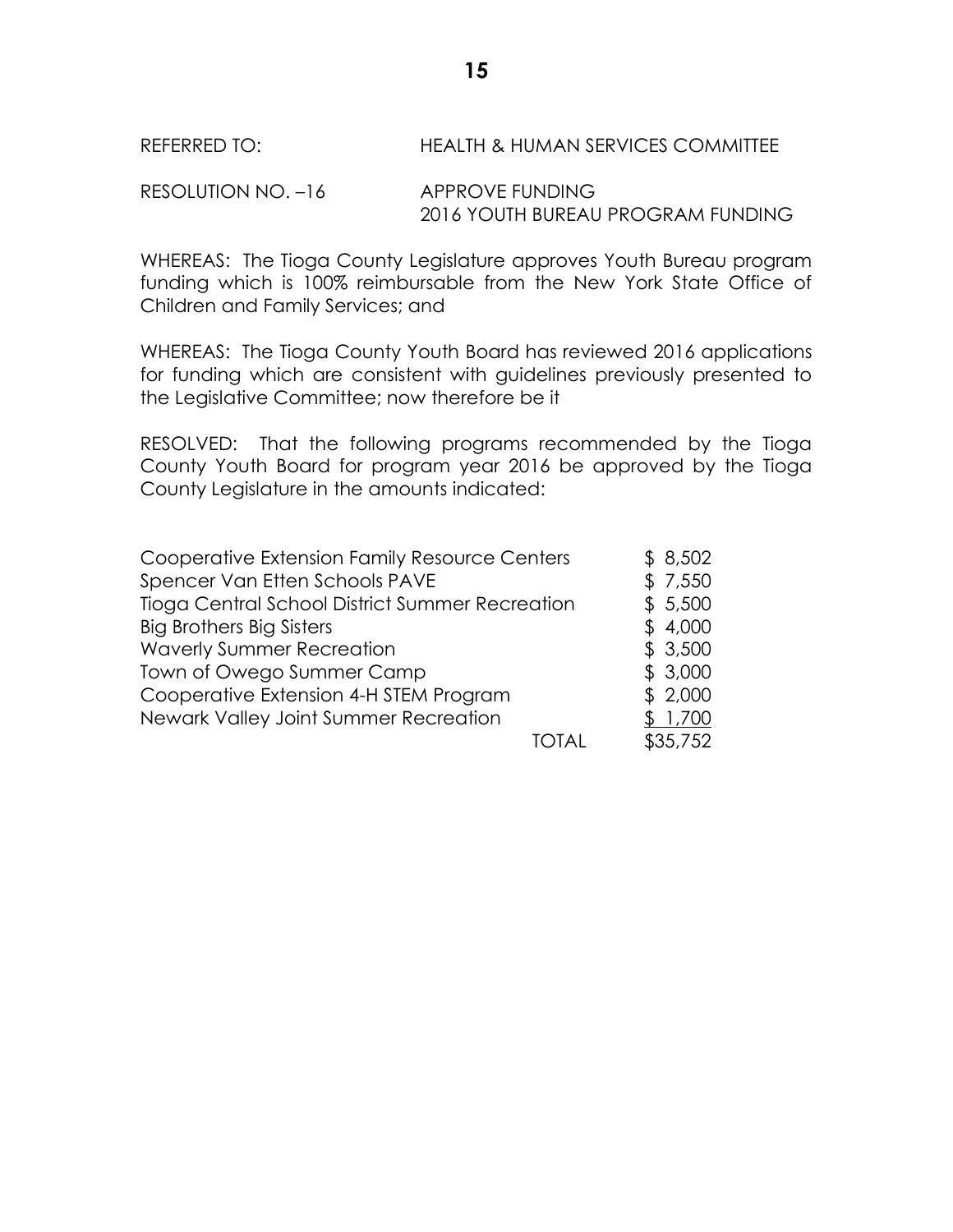# REFERRED TO: COUNTY CLERK COMMITTEE

RESOLUTION NO: -16 MORTGAGE TAX DISTRIBUTION

RESOLVED: That the mortgage tax report for the period October 1, 2015 to March 31, 2016 be and it hereby is accepted; further

RESOLVED: That the County Treasurer be authorized and directed to pay to the Supervisors of the several Towns and the Treasurers of the several Villages the amounts apportioned to them as follows:

| Barton (Town)           | \$29,142.90  |
|-------------------------|--------------|
| Berkshire (Town)        | 5,189.10     |
| Candor (Town)           | 18,944.63    |
| Candor (Village)        | 2,625.97     |
| Newark Valley (Town)    | 7,354.16     |
| Newark Valley (Village) | 2,659.71     |
| Nichols (Town)          | 8,351.06     |
| Nichols (Village)       | 1,168.13     |
| Owego (Town)            | 82,334.35    |
| Owego (Village)         | 11,202.65    |
| Richford (Town)         | 3,216.78     |
| Spencer (Town)          | 8,926.69     |
| Spencer (Village)       | 1,769.06     |
| Tioga (Town)            | 16,128.18    |
| Waverly (Village)       | 12,797.13    |
|                         | \$211,810.50 |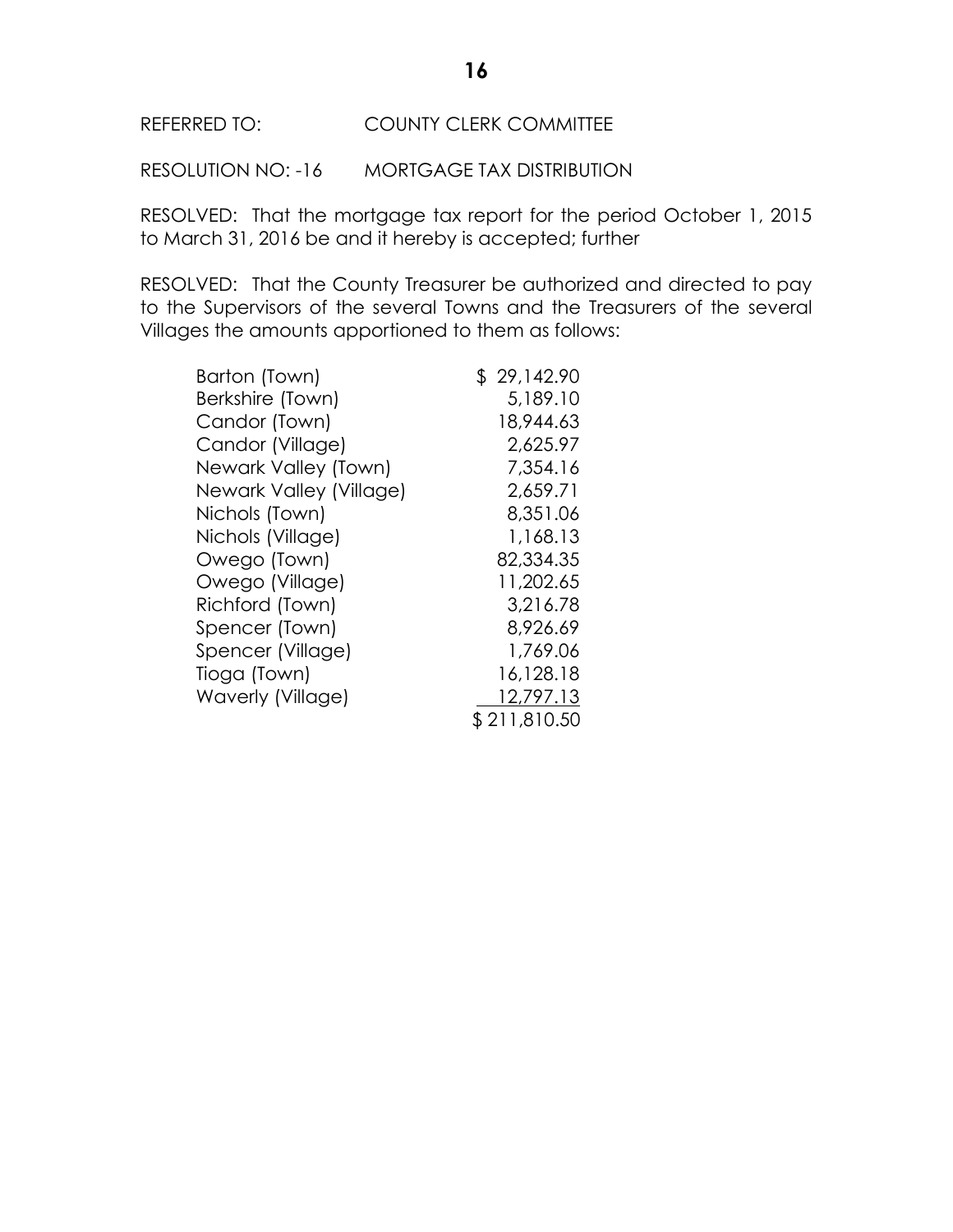REFERRED TO: FINANCE COMMITTEE

RESOLUTION NO. -16 REQUEST STATE TO FUND MANDATED DISTRICT ATTORNEY SALARY INCREASE

WHEREAS: On December 24, 2015, New York State Commission on Legislative, Judicial, and Executive Compensation voted to recommend increasing all state judge salaries in 2016 and 2018; and

WHEREAS: The recommended increase placed Supreme Court judges' salaries at \$193,000 in 2016 and \$203,000 in 2018 and placed County Court Judges at 95% of a Supreme Court Justice's salary, and on April 1st the state approved the Commission's recommendation; and

WHEREAS: New York State Judiciary Law Section 183-a links judicial salaries to County District Attorney (DA) salaries to be equal or higher than either the County Court Judge or Supreme Court Judge in a county, depending on county size and full-time or part-time status; and

WHEREAS: For over 50 years, the state has funded all salary increases that they imposed on the counties; and

WHEREAS: The District Attorneys Association of the State of New York (DAASNY), recognizing the automatic nature of these increases and its effect on local county budgets, and further to support the counties' position, requested in correspondences with state officials that the state fund this salary increase as well; and

WHEREAS: This salary increase recommendation occurred well after all counties set their 2016 budgets in law, and to the extent that the Commission's recommendations, do in fact, supersede the provisions of Judiciary Law section 221-d as applicable to District Attorney's annual salary; and

WHEREAS: DA's are entitled to the compensation they are owed pursuant to state law for fulfilling the state constitutional and statutory duties related to the enforcement of the state penal law; and

WHEREAS: On April 1, 2016 the State Legislature enacted a \$150 billion State Budget, but did not include the funding for the \$1.6 million in reimbursement costs for the increase in DA salaries; and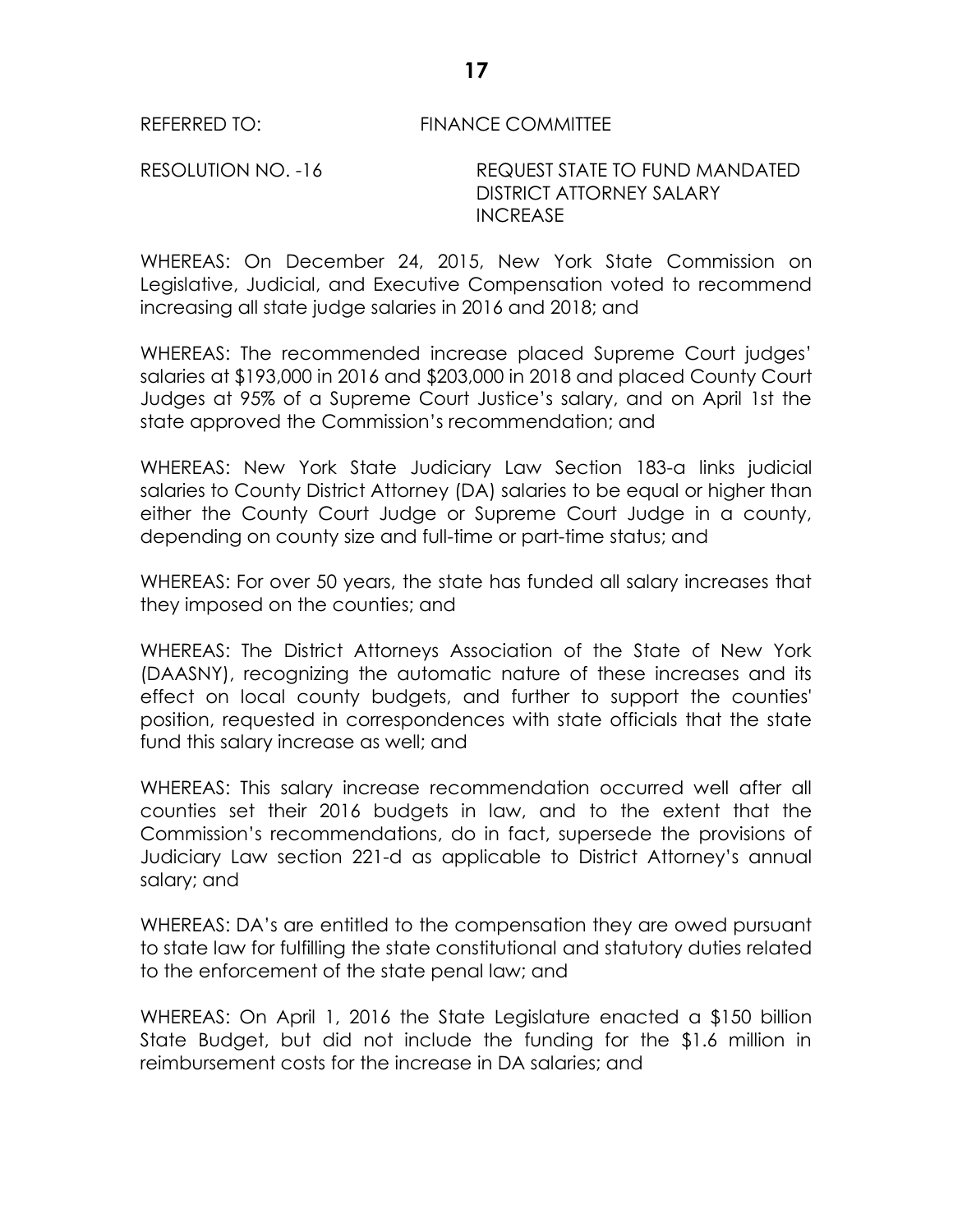WHEREAS: The state has been careful over the past few years to avoid shifting costs to the local tax base, mindful of the impact locally with the state imposed property tax cap, and for many counties this salary increase represents approximately 1/3 of their total allowable property tax growth for all government operation in 2016; now therefore be it

RESOLVED: That the County of Tioga calls on the State of New York to immediately pass legislation and pay for this increase retroactive to April 1, 2016, and not pass this unfunded mandate on to local taxpayers.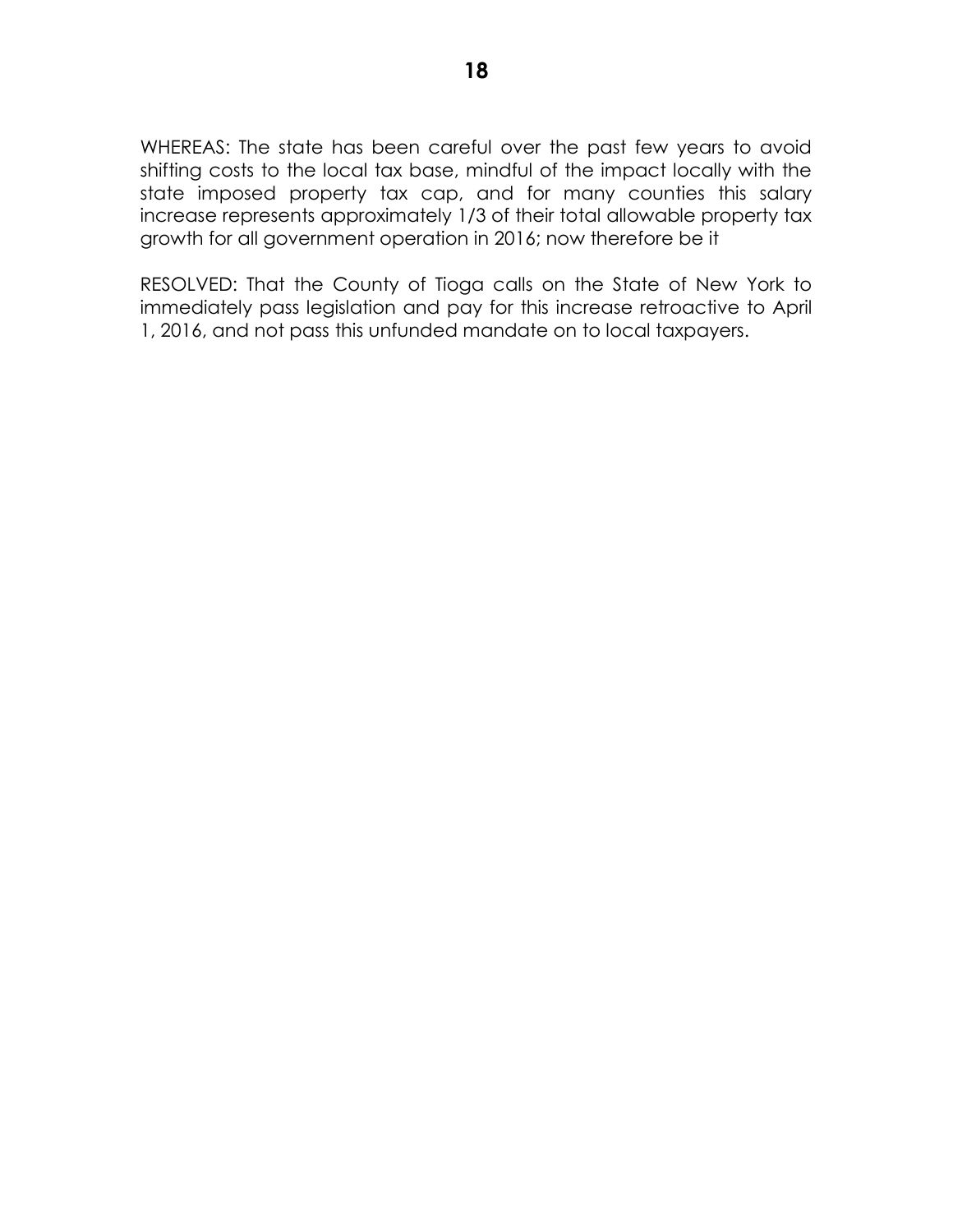RESOLUTION NO. -16 AUTHORIZE COUNTY DEPARTMENT HEADS TO NEGOTIATE AND EXECUTE CERTAIN CONTRACTS

WHEREAS: County Law permits this Legislative Body to delegate to County Department Heads the authority to negotiate and execute contracts upon such terms and conditions it deems appropriate within the authorized annual appropriations; therefore be it

RESOLVED: That within the amounts annually appropriated by this Legislature in the Annual County Budget, County Department Heads are authorized and empowered to negotiate and enter into contracts for procurement of goods and services valued at \$10,000 or less without having to obtain prior Legislative approval by resolution.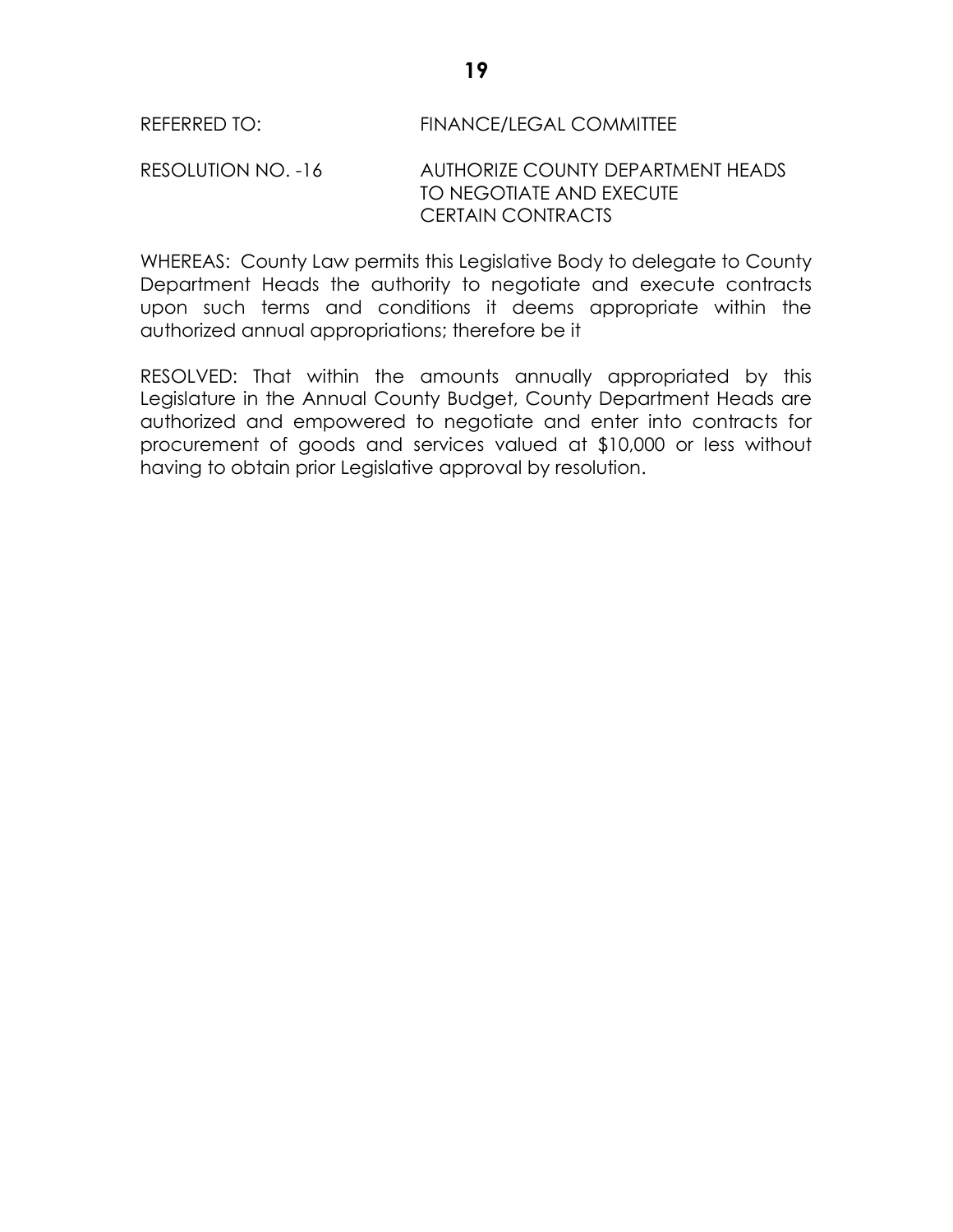REFERRED TO: HEALTH & HUMAN SERVICES COMMITTEE PERSONNEL COMMITTEE

RESOLUTION NO. -16 RENEW CONTRACT

SUPERIOR GROUP TIOGA EMPLOYMENT CENTER

WHEREAS: Broome & Tioga Counties, in partnership through the Broome/Tioga Workforce Development Board, provides for the delivery of employment and training services under the Workforce Innovation Opportunity Act 2015; and

WHEREAS: The Tioga Employment Center continues to have a need for a Resource Room Aide to assist individuals in the Employment Center's Resource Room with operation of computers and various computer programs, to instruct clients on how to use NYS Dept of Labor job site, and to assist clients in accessing employment opportunities; and to assist Workforce staff and businesses in maintaining current job listings; and

WHEREAS: Superior Group is able to provide such services for the Tioga Employment Center, from July 1, 2016 to June 30, 2017, and said contract is to be funded entirely by the Workforce Innovation Opportunity Act; and

WHEREAS: The funds necessary for said contract were included in the WIOA PY 2016 Budget under the WIOA Grant; and

WHEREAS: The Supervisor of the Tioga Employment Center is authorized to enter into such contract as indicated; and

WHEREAS: Said contract would provide for compensation at the bill rate of \$11.52 per hour at a maximum of 25 hours per week from July 1, 2016 through June 30, 2017; therefore be it

RESOLVED: That the Tioga County Legislature authorize the Supervisor of Tioga Employment Center to enter into a contract, upon approval by the County Attorney, with Superior Group at the bill rate of \$11.52 per hour for a maximum of 25 hours per week, effective July 1, 2016 through June 30, 2017.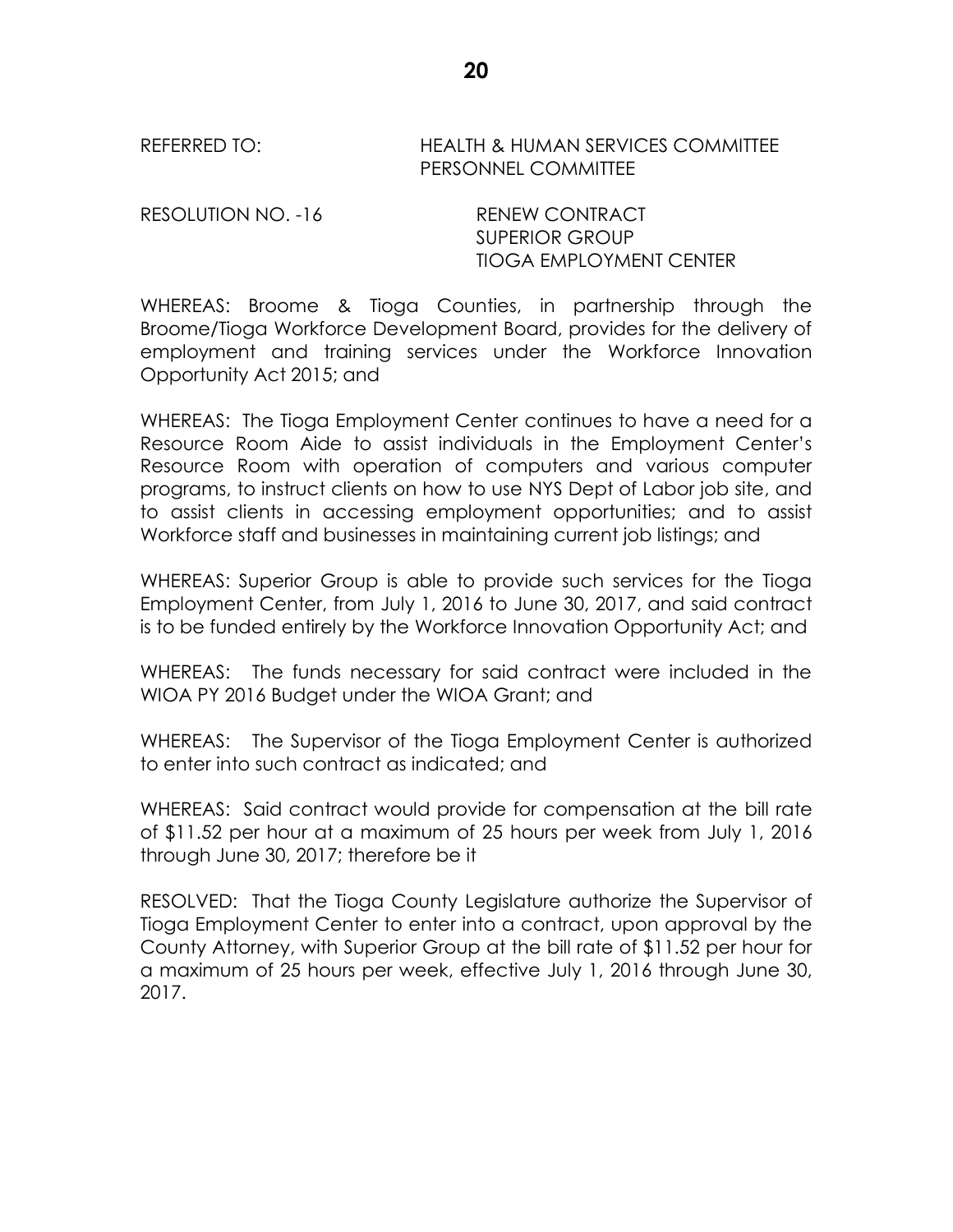| REFERRED TO:       | <b>PUBLIC WORKS COMMITTEE</b><br>PERSONNEL COMMITTEE                                   |
|--------------------|----------------------------------------------------------------------------------------|
| RESOLUTION NO. -16 | AUTHORIZE APPOINTMENT OF<br><b>COMMISSIONER OF PUBLIC WORKS</b><br><b>GARY HAMMOND</b> |

WHEREAS: Resolution 135-15 appointed Gary Hammond Commissioner of Public Works with a one year probationary period; and

WHEREAS: The one year appointment commenced on May 13, 2015; and

WHEREAS: Resolution 135-15 states that Mr. Hammond is eligible for an appointment to a four-year term as Commissioner of Public Works at the end of the one year probationary appointment; therefore be it

RESOLVED: That the Tioga County Legislature authorizes the appointment of Gary Hammond, Commissioner of Public Works for a four-year term, effective May 13, 2016 through May 12, 2020; and be it further

RESOLVED: That Mr. Hammond's salary for 2016 shall remain at his current annual rate.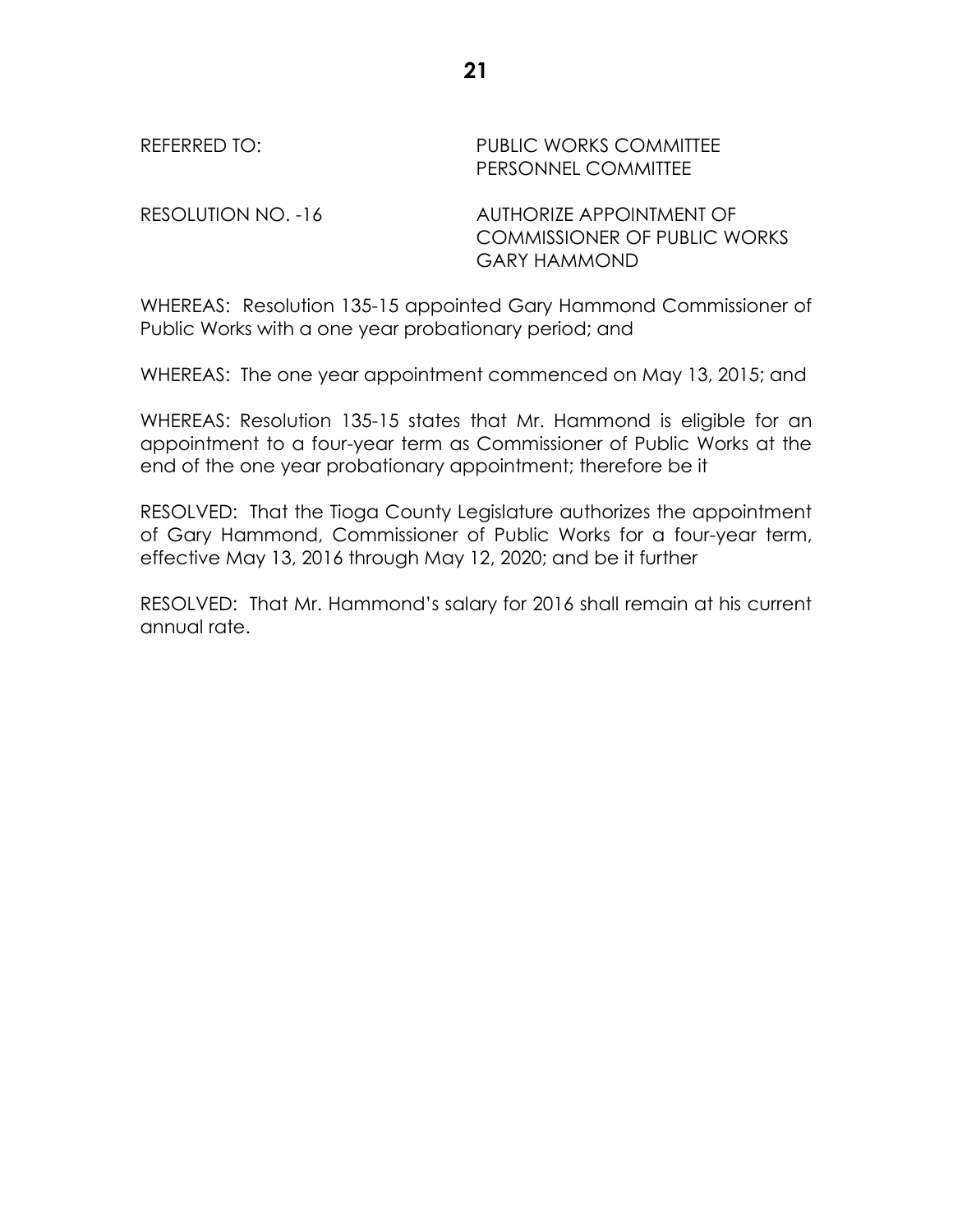## REFERRED TO: FINANCE COMMITTEE PERSONNEL COMMITTEE

RESOLUTION NO. -16 CREATE AND FILL TEMPORARY, FULL-TIME CLERK (SEASONAL) POSITION TREASURER'S OFFICE

WHEREAS: Legislative approval is required for the creation of any new positions within Tioga County; and

WHEREAS: The Tioga County Treasurer has a need to hire a temporary, fulltime Clerk to work during the summer season to provide clerical support within the Treasurer's Office; and

WHEREAS: Resolution 196-09 established the hourly rate of pay for seasonal Clerks at minimum wage, plus one dollar; and

WHEREAS: The Treasurer appropriately budgeted for this seasonal position; therefore be it

RESOLVED: That the County Treasurer is hereby authorized to create and fill one (1) temporary, full-time position of Clerk (Seasonal) at the rate of \$10.00/hour (minimum wage plus \$1.00) effective May 23, through September 2, 2016.